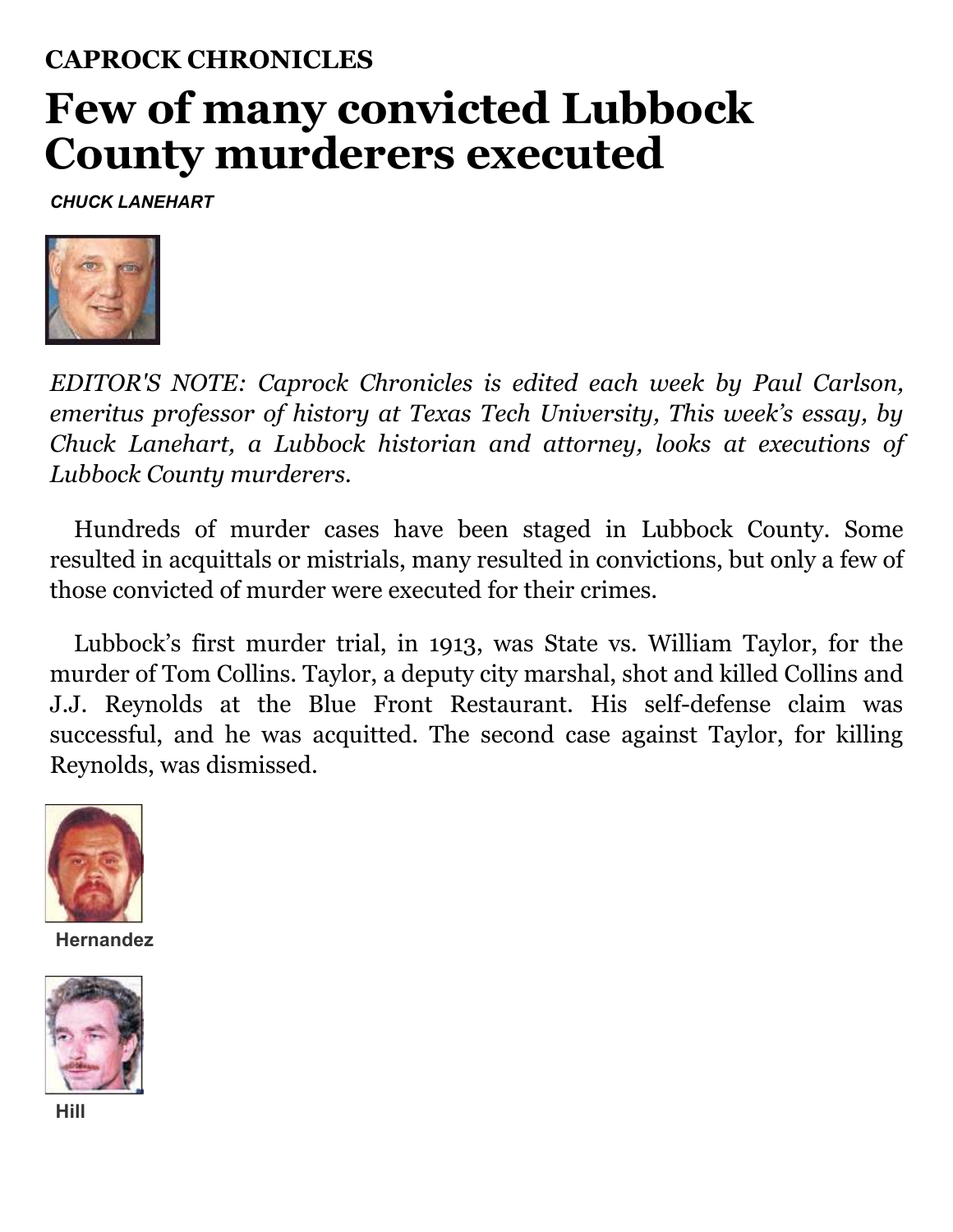

**Joiner**



**Clark**



**McBride**



**Rosales**

Twenty years later, the first death sentence was handed down by a Lubbock County jury. Paul Mitchell was convicted of killing Robert Tharp during the 1932 armed robbery of a grocery store. In 1934, his death warrant was commuted to a life sentence, and in 1950 he was granted a full pardon.

In 1934, a Dickens County case was transferred to Lubbock for the trial of Virgil Stalcup. Stalcup was convicted of murdering Dickens County Sheriff W.B. Arthur during a jailbreak. He was electrocuted at Huntsville in 1936, becoming the first defendant tried in Lubbock County and executed.

The first Lubbock County crime resulting in an execution was State vs. Walter Whitaker. The 20-year-old Reese AFB airman was tried for the January 1953 strangulation of his 18-year-old girlfriend, Joyce Fern White. His fate was decided six months later by a Wilbarger County jury on a change of venue. Whitaker was electrocuted on Sept. 1, 1954.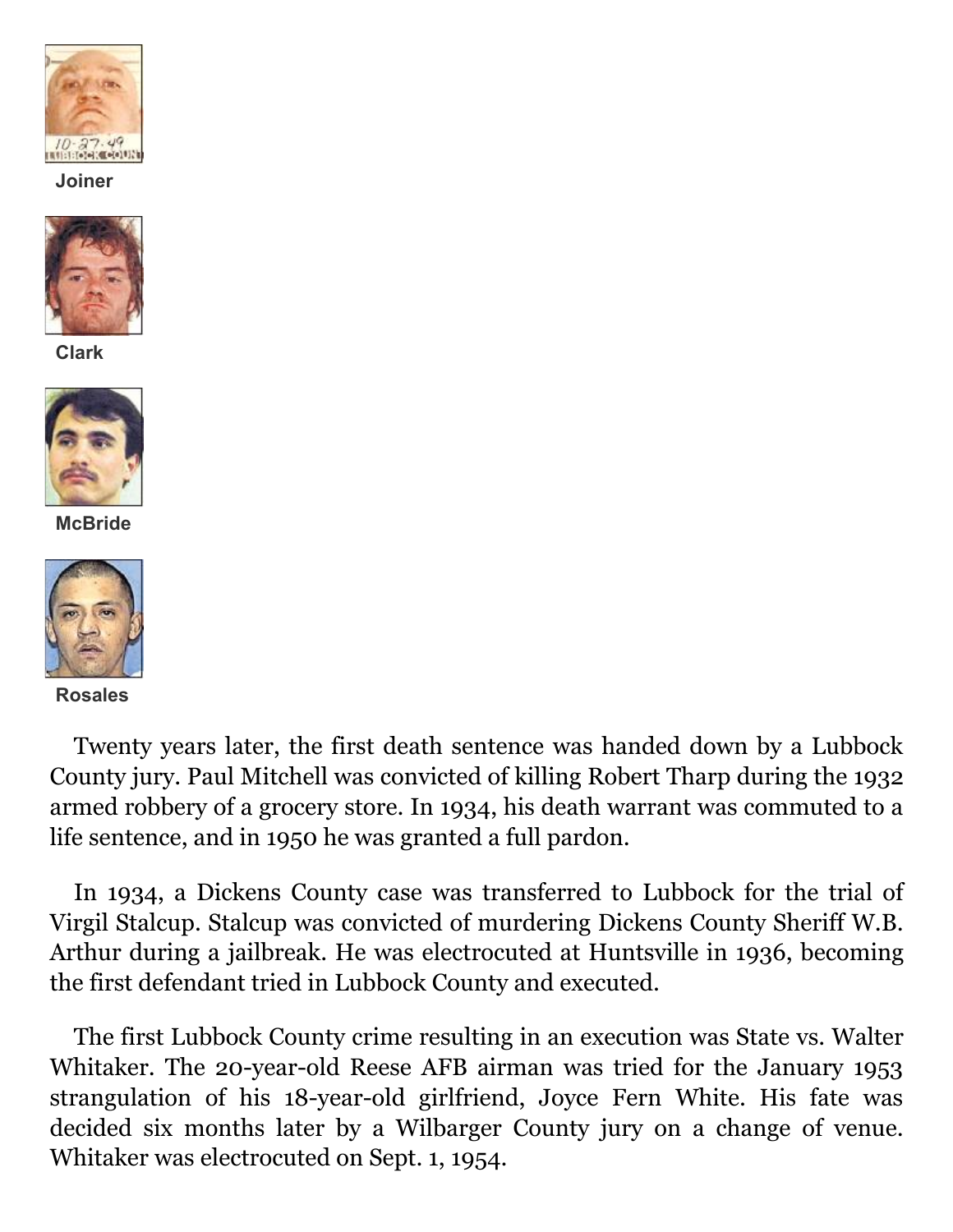No other Lubbock County defendant died in "Old Sparky," Huntsville's electric chair, Texas' official execution method from 1924 to 1964. Before 1924, Texas executions were conducted locally in the county of conviction — usually by hanging — and there is no record of a Lubbock County hanging or other form of execution prior to Whitaker's 1954 electrocution.

Between 1967 and 1977, the US death penalty was suspended. Since reinstatement of the death penalty, ten Lubbock County defendants have been executed by lethal injection.

Michael McBride was convicted of the 1985 shooting deaths of his exgirlfriend, Christian Fisher, and her companion, James Alan Holzer, outside McBride's home. Fisher went to the house to collect some personal items, and McBride confronted her with a rifle. He shot Fisher, walked to the car and shot Holzer, then shot himself in the head, but survived. McBride was executed May 11, 2000.

Orien Joyner was convicted in the 1986 stabbing deaths of two waitresses, Carol Lynette Huckabee and Eva Marie DeForest. Both were bound with duct tape and stabbed repeatedly. Joiner lived next door. Blood stains found on Joiner's shirt tested positive for both women's blood type. His execution was July 12, 2000.

Mack Hill was convicted in the 1987 robbery-murder of his sometime business partner Donald Franklin Johnson. Johnson's body was found five months after his disappearance in a 55-gallon drum that had been filled with concrete and dumped into a lake. Hill was lethally injected Aug. 8, 2001.

Adolph Hernandez was convicted of the 1988 robbery and murder of 69-yearold Elizabeth Alvarado in Slaton. Hernandez beat her to death with a baseball bat in her home. Hernandez was executed Feb. 8, 2001.

In October of 1989, Jack Clark murdered 23-year-old Melisa Ann Garcia of Slaton. She suffered two fatal stab wounds to the chest after she was abducted, forced into Clark's car, taken to a remote area and sexually assaulted. He died by lethal injection Jan. 9, 2001.

Robert Salazar Jr. fatally injured a 2-year-old girl, Adriana Gomez, in 1997. While babysitting the girl, Salazar inflicted wounds consisting of a fractured